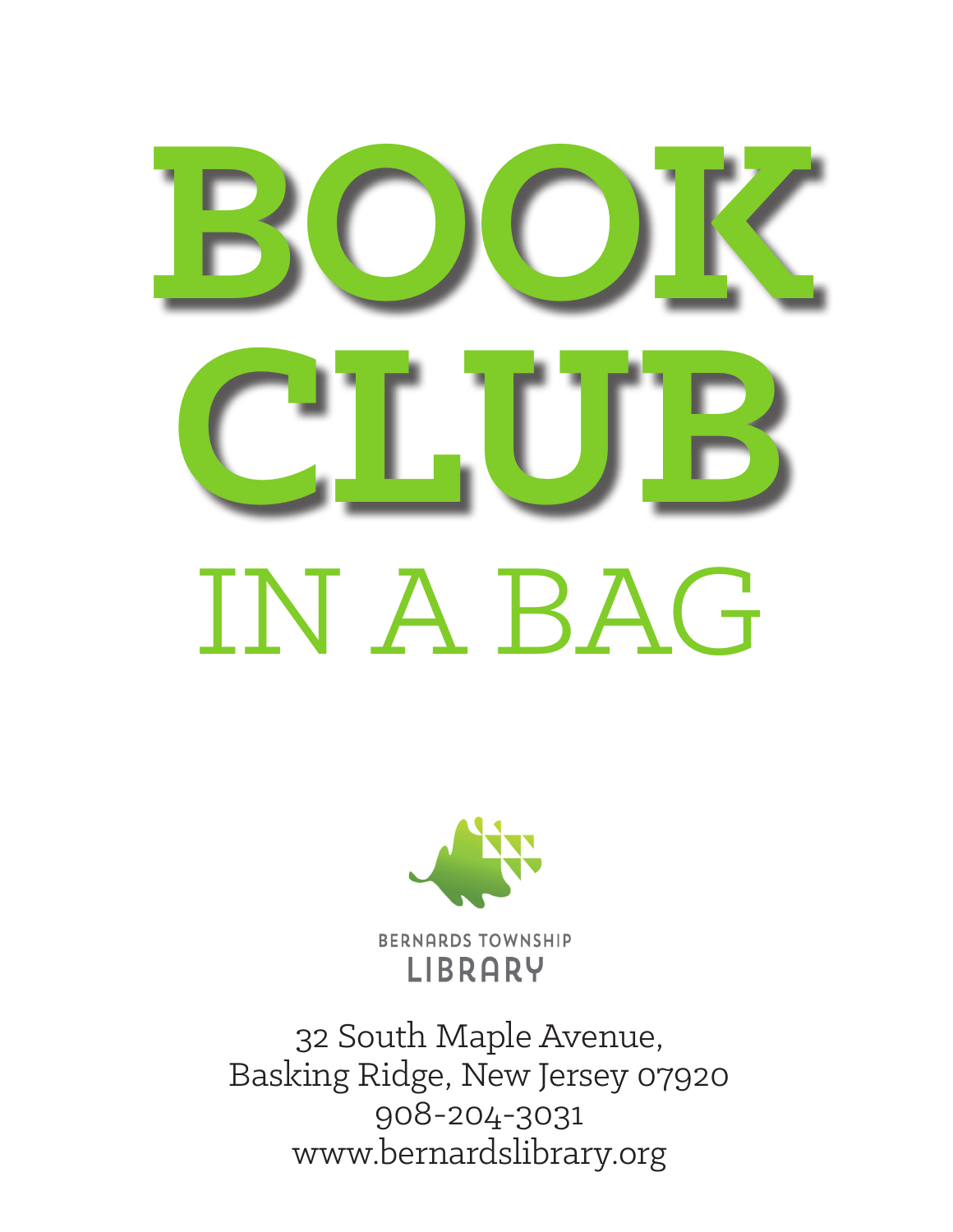#### **BOOK CLUB IN A BAG** Everything your book group needs to enjoy a memorable and hassle-free book discussion.

Totes are filled with multiple copies of a book that has been used by one of the Library's book discussion groups. Also included is information on the author, reviews of the book, discussion questions, and biographical information about the author. A member of your group can check out the titles in the bag for six weeks.

## **AVAILABLE TITLES: FICTION**

•**The 100-Year-Old Man Who Climbed Out the Window and Disappeared** / Jonas Jonasson •**All the Light We Cannot See** / Anthony Doerr **•An American Marriage** / Tayari Jones **•The Aviator's Wife** / Melanie Benjamin **•Barchester Towers** / Anthony Trollope **•The Bluest Eye** / Toni Morrison •**Brave New World** / Aldous Huxley •**The Buried Giant** / Kazuo Ishiguro •**Butterfield 8** / John O'Hara •**Caleb's Crossing** / Geraldine Brooks •**A Canticle for Leibowitz** / Walter M. Miller •**Catch 22** / Joseph Heller **•Circe** / Madeline Miller **•Circling the Sun** / Paula McLain **•Crossing to Safety** / Wallace Stegner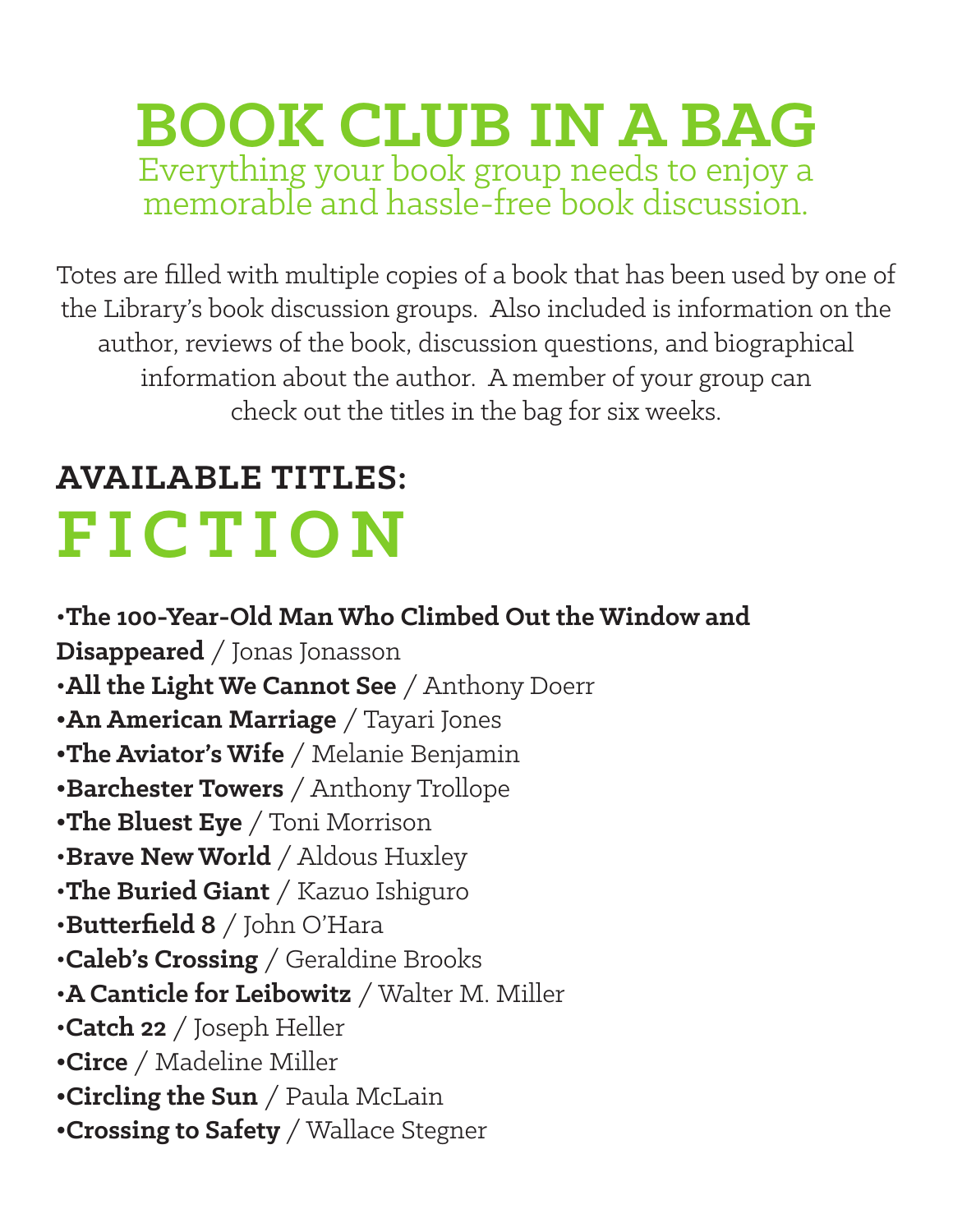**•Eleanor Oliphant is Completely Fine /** Gail Honeyman **•Exit West: a Novel** / Mohsin Hamid **•Fathers and Sons** / Ivan Turgenev **•Flight Behavior** / Barbara Kingsolver **•Fragments of the Lost** / Megan Miranda **•A Gentleman in Moscow** / Amor Towles **•Girl Waits with Gun** / Amy Stewart **•Go Set a Watchman** / Harper Lee **•The Good Lord Bird** / James McBride •**The Good Soldier** / Ford Madox Ford **•The Great Gatsby** / F. Scott Fitzgerald **•The Heart is a Lonely Hunter** / Carson McCullers **•The Human Stain** / Philip Roth **•Home Before Dark** /Riley Sager **•The Imperfectionists: a novel** / Tom Rachman **•In the Unlikely Event** / Judy Blume **•Jane Eyre** / Charlotte Bronte **•The Last Newspaperman** / Mark Dilonno **•The Leftovers** / Tom Perrotta **•The Light Between Ocean: a novel** / M.L. Stedman **•Lila** / Marilynne Robinson **•Love in the Time of Cholera** / Gabriel Garcia Marquez **•The Makioka Sisters** / Jun'ichirō Tanizaki **•A Man Called Ove: a novel** / Fredrik Backman **•Manhattan Beach** / Jennifer Egan **•The Marriage of Opposites** / Alice Hoffman **•The Martian** / Andy Weir **•The Nest** / Cynthia D'Aprix Sweeney •**Northanger Abbey: Lady Susan, The Watsons and Sandition** / Jane Austen **•The Orchardist** / Amanda Coplin **•The Orphan Master's Son** / Adam Johnson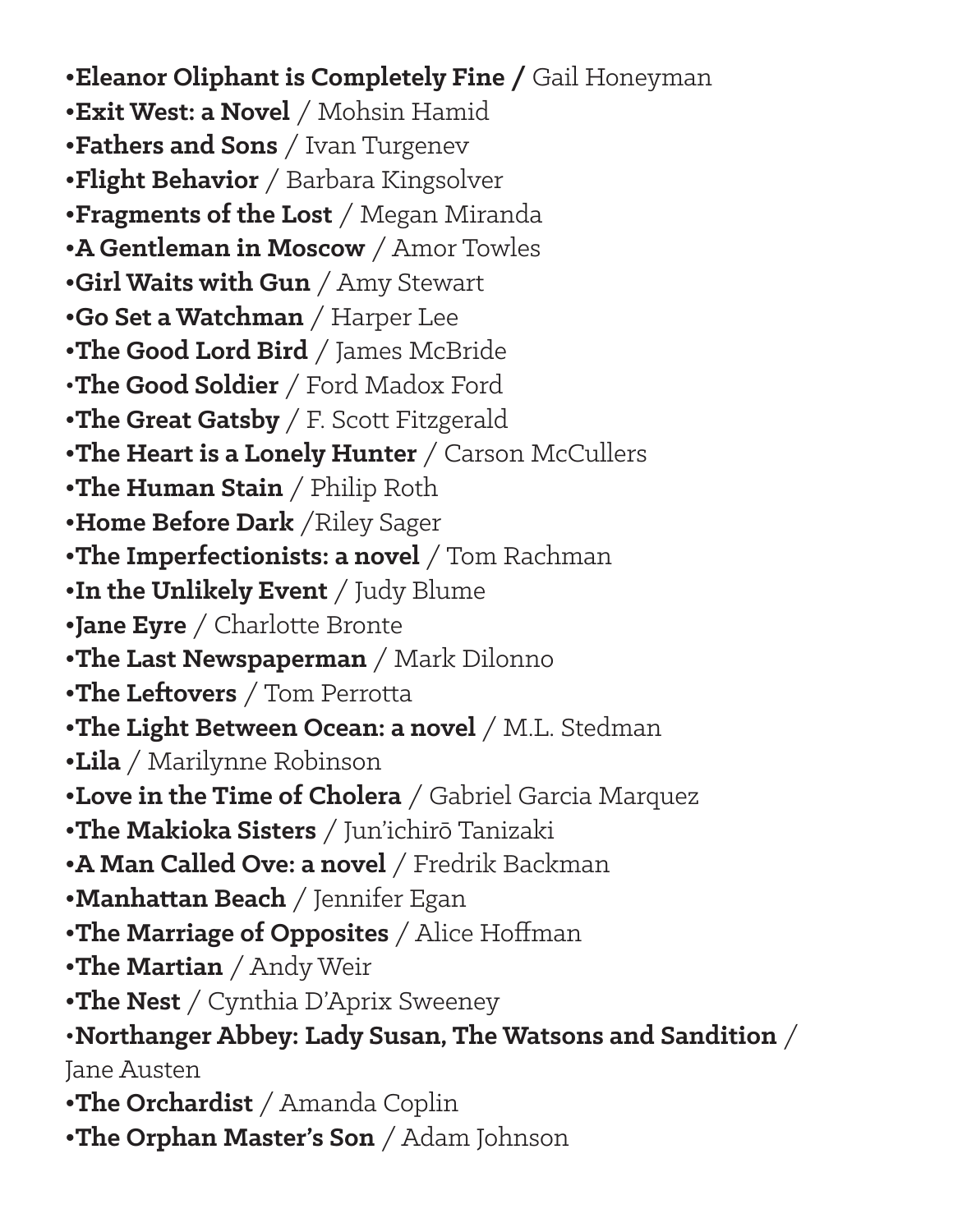**•Orphan Train** / Christina Kline **•The Paris Wife** / Paula McLain **•A Portrait of the Artist as a Young Man** / James Joyce **•The Quiet American** / Graham Greene **•Ready Player One** / Ernest Cline **•Recursion** / Blake Crouch **•Room** / Emma Donoghue **•A Room with a View** / E.M. Forster **•The Round House** / Louise Erdrich **•The Sense of an Ending** / Julian Barnes **•The Sheltering Sky** / Paul Bowles **•The Shooting Party** / Anton Chekhov **•A Short History of Tractors in Ukrainian** / Marina Lewycka **•Shuggie Bain** / Douglas Stuart **•Song of Solomon** / Toni Morrison **•The Spy Who Came in from the Cold** / John LeCarre **•Station Eleven: a Novel** / Emily St. John Mandel **•The Summer Book** / Tove Jansson **•The Sympathizer** / Viet Thanh Nguyen **•There, There** / Tommy Orange **•This Side of Paradise** / F. Scott Fitzgerald **•This Tender Land: A Novel** / William Kent Krueger **•Transatlantic** / Colum McCann **•The Underground Railroad** / Colson Whitehead **•What We Saw** / Aaron Hartzler **•Winters Bone** / Daniel Woodrell **•Wuthering Heights** / Emily Bronte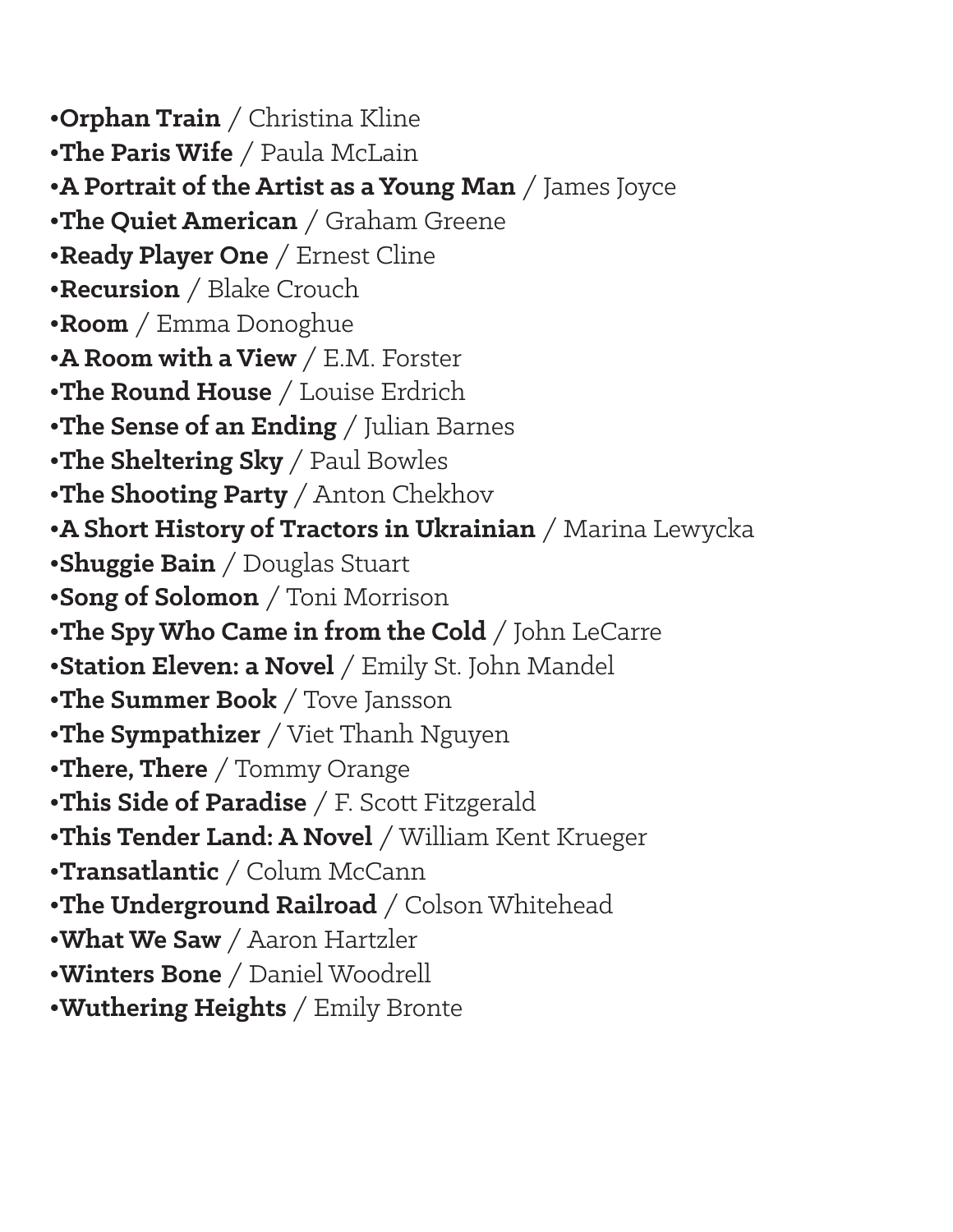# **NONFICTION**

**•The 57 Bus** / Dashka Slater / 364.1555

**•Alexander Hamilton** / Ron Chernow / 973.4

**•An American River: From Paradise to Superfund, Afloat on** 

**New Jersey's Passaic** / Mary Bruno / 974.93 BRU

**•Becoming Wild: How Animal Cultures Raise Families, Create** 

**Beauty, and Achieve Peace** / Carl Safina /591.782 SAF

**•Between the World and Me** / Ta-Nehisi Coates / 305.8

•**Book of Ages: The Life and Opinions of Jane Franklin** / Jill Lepore / 973.3

•**Brunelleschi's Dome: How a Renaissance Genius Reinvented Architecture** / Ross King / 726.609

•**The Cherry Orchard** / Anton Pavlovich Chekhov / 891.723

•**Code Girls: The Untold Story of the American Women Code Breakers of World War II** / Liz Mundy / 940.5486

•**Crashing Through: A True Story of Risk, Adventure, and the Man Who Dared to See** / Robert Kurson / 362.41

•**Destiny of the Republic: A Tale of Madness, Medicine and the** 

**Murder of a President** / Candice Millard / 973.84

•**Educated** / Tara Westover / 270.092

•**Einstein: His Life and Universe** / Water Isaacson / 530.092

•**Encounters with the Archdruid** / John McPhee / 333.72

•**Endurance: My Year in Space, a Lifetime of Discovery** / Scott Kelly  $/629.45$ 

**•The Fire Next Time** / James Baldwin / 305.896 BAL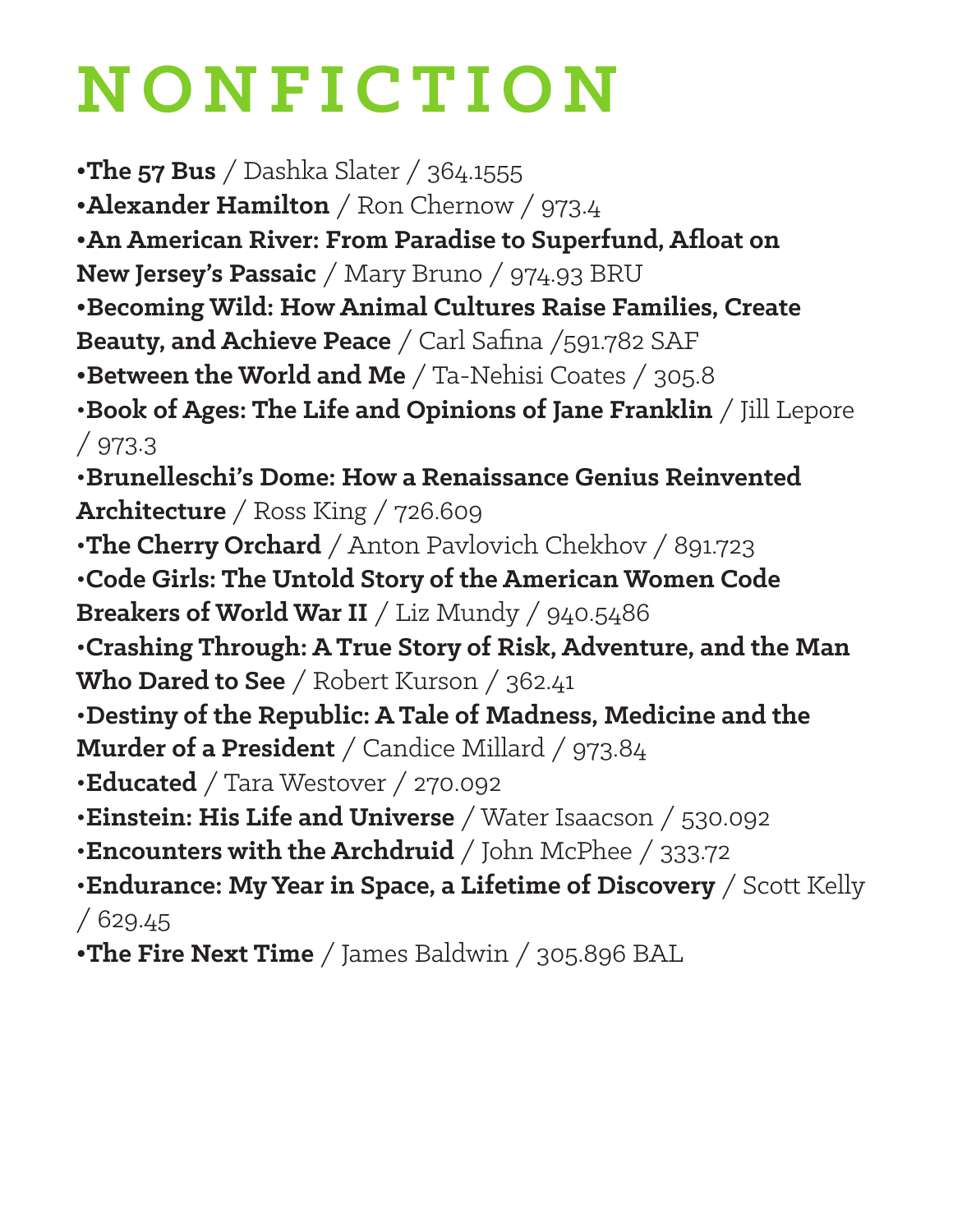•**George Washington's Secret Six: The Spy Ring that Saved the** 

**American Revolution** / Brian Kilmeade / 973.41

**•Good Bye to All That**/ Robert Graves / 940.481

**•The Great Pretender** / Susannah Cahalan / 616.89

**•H is for Hawk /** Helen Macdonald / 598.944

•**The Happiness Advantage: How a Positive Brain Fuels Success in Work** / Shawn Achor / 158.7

•**The Hidden Life of Trees: What They Feel, How They Communicate – Discoveries from a Secret World** / Peter Wohlleben / 582.16

•**Hillbilly Elegy: A Memoir of a Family and Culture in Crisis** / J.D. Vance / 305.562

•**Just Kids** / Patti Smith / 782.42166

•**Killers of the Flower Moon: The Osage Murders and the Birth of the F.B.I.** / David Grann / 365.1523

•**Leonardo Da Vinci** / Walter Isaacson / 709.2

•**Much Ado About Nothing** / William Shakespeare / 822.33•

•**Nomadland: Surviving America in the Twenty-First Century**/Jessica Bruder / 331.398 BRU

•**Notorious RBG: The Life and Times of Ruth Bader Ginsberg** / Irin Carmon and Shaba Knizhnik / 347.7326 GINSBERG CAR

•**Of Monkey Bridges and Banh Mi Sandwiches: From Sai Gon to Texas** / Oanh Ngo Usadi / 959.704

•**The Oregon Trail: A New American Journey** / Rinker Buck / 978

•**The Other Wes Moore: One Name, Two Fates** / Wes Moore / 975.26

•**Our Magnificent Bastard Tongue: The Untold History of English** / John H. McWhorter / 420.9

•**The Power of Habit: Why We Do What We Do in Life and Business** / Charles Duhigg / 152.33

•**The Rise of Theodore Roosevelt** / Edmund Morris / 973.9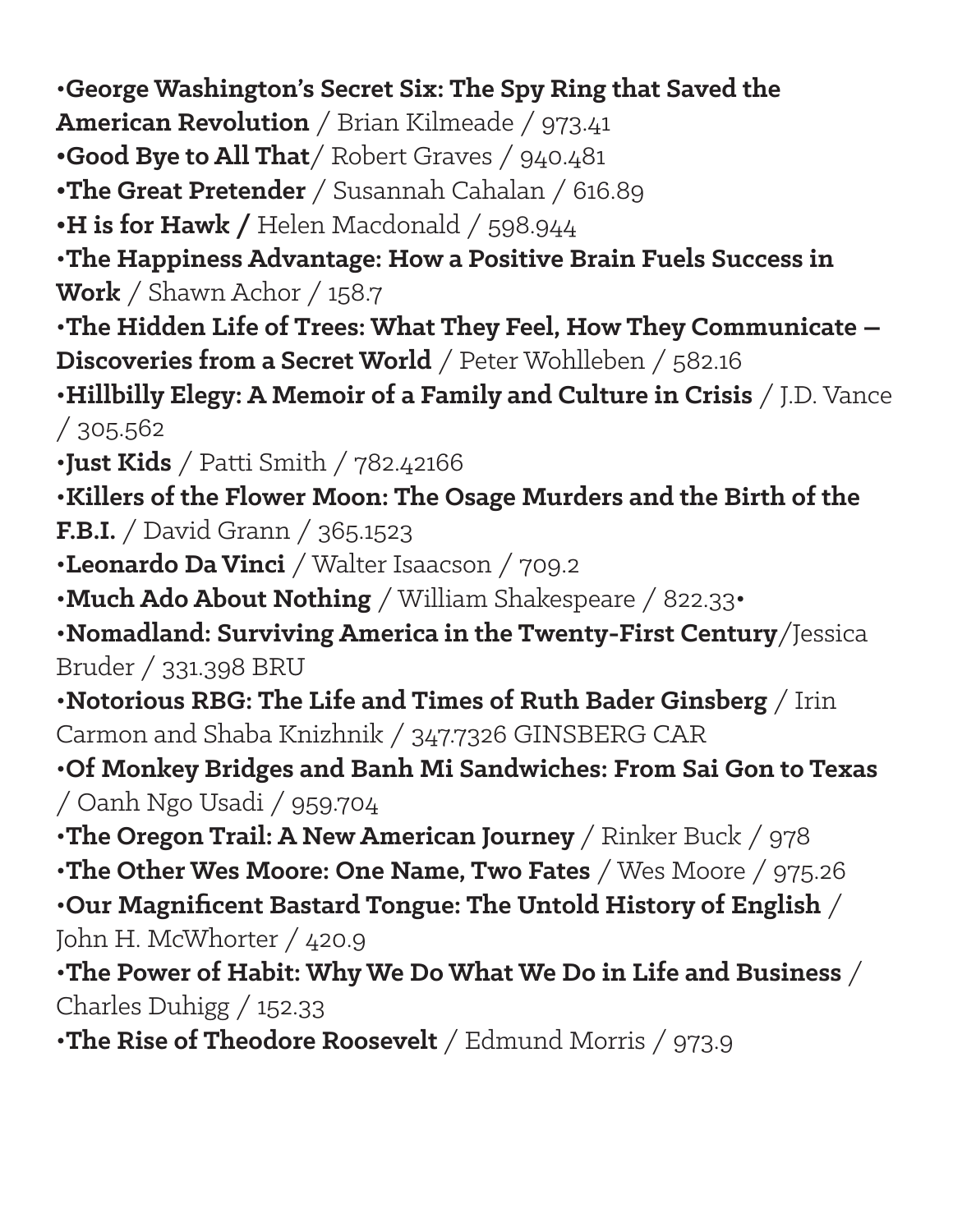#### **•River of Doubt: Theodore Roosevelt's Darkest Journey** / Candice Millard / 918.113

•**The Road to Little Dribbling: Adventures of an American in Britain** / Bill Bryson /  $914.1$ 

•**Say Nothing: A True Story of Murder and Memory in Northern Ireland** / Patrick Radden Keefe / 364.1523

•**Simpatico: A Play in Three Acts** / Sam Shepard / 812.54

•**Thinking Fast and Slow** / Daniel Kahneman / 153.42

•**Three Tall Women: A Play in Two Acts** / Edward Albee / 812.54

•**Travels with Charley: In Search of America** / John Steinbeck / 917.3

•**Unbroken: A World War II Story of Survival, Resilience, and** 

**Redemption** / Laura Hillenbrand / 940.5472

- •**A Very Punchable Face: A Memoir** / Colin Jost / 791.45028
- **•West With the Night** / Beryl Markham / 629.13
- •**The Wright Brothers** / David G. McCullough / 629.13